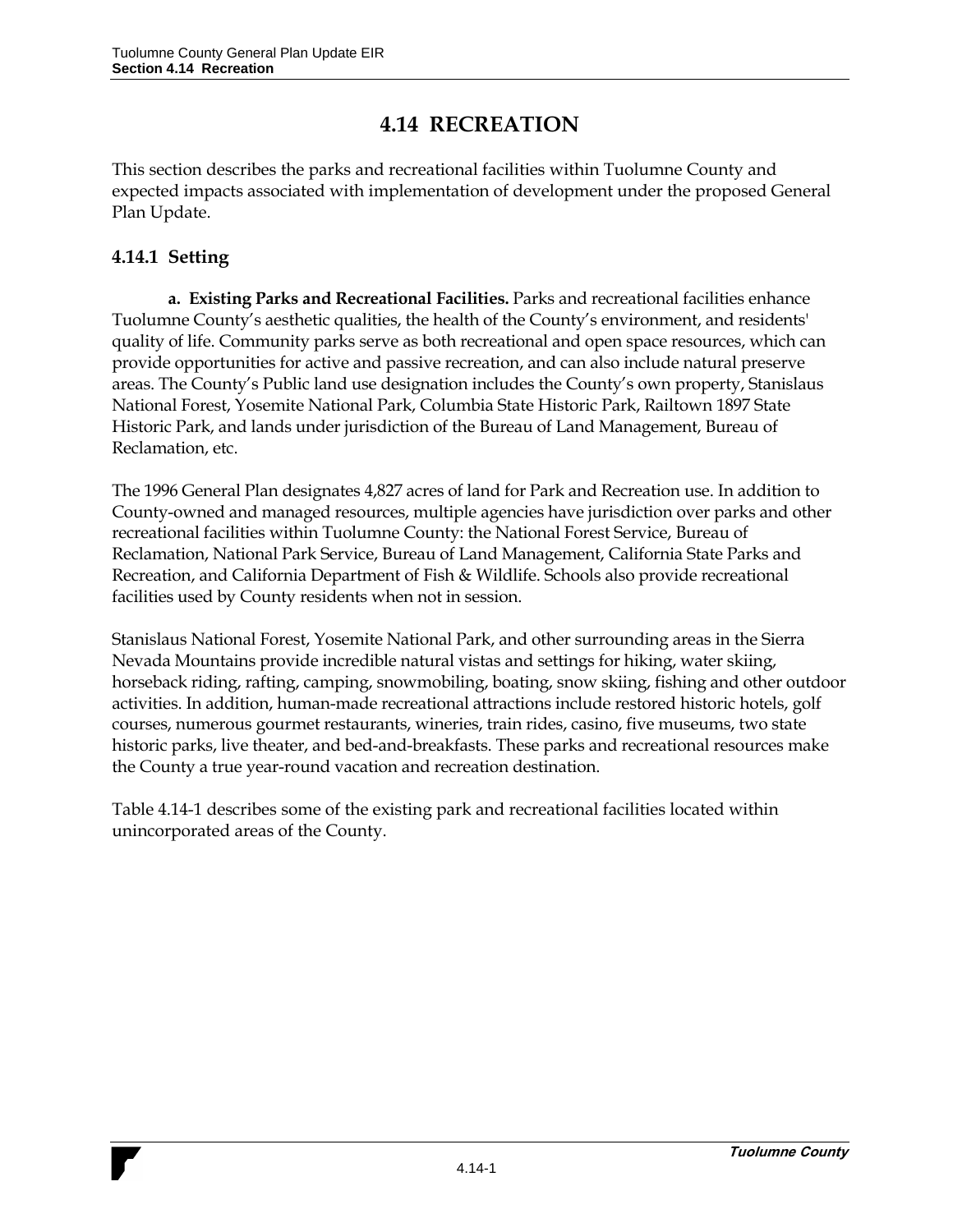| <b>Name</b>                          | <b>Managing Entity</b>                                                                     | Location                |
|--------------------------------------|--------------------------------------------------------------------------------------------|-------------------------|
| <b>Yosemite National Park</b>        | <b>National Park Service</b>                                                               | Unincorporated Area     |
| <b>Stanislaus National Forest</b>    | <b>United States Forest Service</b>                                                        | Unincorporated Area     |
| New Melones Lake                     | <b>Bureau of Reclamation</b>                                                               | Unincorporated Area     |
| Columbia State Park                  | <b>State Parks and Recreation</b>                                                          | Columbia                |
| Railtown 1897 State Historic<br>Park | <b>State Parks and Recreation</b>                                                          | Jamestown               |
| <b>Big Trees State Park</b>          | <b>State Parks and Recreation</b>                                                          | Unincorporated Area     |
| Don Pedro Lake                       | Don Pedro Recreation Agency                                                                | Don Pedro Lake          |
| Lake Tulloch                         | South San Joaquin Irrigation District                                                      | Unincorporated Area     |
| <b>Pioneer Park</b>                  | Tuolumne County Recreation Department                                                      | Columbia                |
| Rocca Park                           | <b>Tuolumne County Recreation Department</b>                                               | Jamestown               |
| <b>Patterson Field</b>               | <b>Tuolumne County Recreation Department</b>                                               | Jamestown               |
| Jamestown Youth Center               | <b>Tuolumne County Recreation Department</b>                                               | Jamestown               |
| Groveland Youth Center               | <b>Tuolumne County Recreation Department</b>                                               | Groveland               |
| <b>Twain Harte Pool</b>              | <b>Tuolumne County Recreation Department</b>                                               | Twain Harte             |
| Columbia Pool                        | <b>Tuolumne County Recreation Department</b>                                               | Columbia                |
| <b>Tuolumne Pool</b>                 | <b>Tuolumne County Recreation Department</b>                                               | Tuolumne                |
| <b>Standard Park Sports Complex</b>  | <b>Tuolumne County Recreation Department</b><br>and Tuolumne Parks and Recreation District | East Sonora area        |
| <b>Tuolumne Memorial Park</b>        | <b>Tuolumne County Recreation Department</b>                                               | Tuolumne                |
| Tuolumne Youth Center                | <b>Tuolumne County Recreation Department</b>                                               | Tuolumne                |
| <b>Twain Harte Park</b>              | <b>Twain Harte Community Services District</b>                                             | Twain Harte             |
| Eproson Park                         | <b>Twain Harte Community Services District</b>                                             | Twain Harte             |
| <b>Twain Harte Tennis Courts</b>     | Twain Harte Community Services District                                                    | <b>Twain Harte</b>      |
| Mary Laveroni Park                   | <b>Groveland Community Services District</b>                                               | Groveland               |
| Columbia College Tennis<br>Courts    | Columbia College                                                                           | Columbia                |
| <b>Twain Harte Golf Club</b>         | Private                                                                                    | Twain Harte             |
| Mountain Springs Golf Club           | Private                                                                                    | <b>Mountain Springs</b> |
| Phoenix Lake Golf Course             | Private                                                                                    | Unincorporated Area     |
| Leland High Sierra Snow Play         | Private                                                                                    | Unincorporated Area     |
| Dodge Ridge Wintersports Area        | Private                                                                                    | Pinecrest               |

## **Table 4.14-1 Park & Recreational Facilities in Unincorporated Tuolumne County**

*Source: Tuolumne County Recreation Department website, accessed August 2015.*

**b. Regulatory Setting.** The Quimby Act (California Government Code ç§66477), passed into law in 1975, is intended to mitigate the impacts of development on parks and recreational facilities. This act authorizes cities and counties to pass ordinances requiring that developers set aside land, donate conservation easements, or pay fees for park improvements. Required in-lieu fees for park and recreational improvements, known as Quimby fees, are attached as a condition of approval of a tract map or parcel map.

Policy 8.A.1 in the County's existing Recreation Element states an intent to acquire and development recreation facilities based on a goal of 30 acres of recreational facilities per 1,000 residents. Only County-owned public land, other local public land, and private facilities(not State or Federal lands) count toward this goal. The Tuolumne County Recreation Master Plan, adopted by the Board of Supervisors in February 2002, also identifies existing and proposed recreational trails.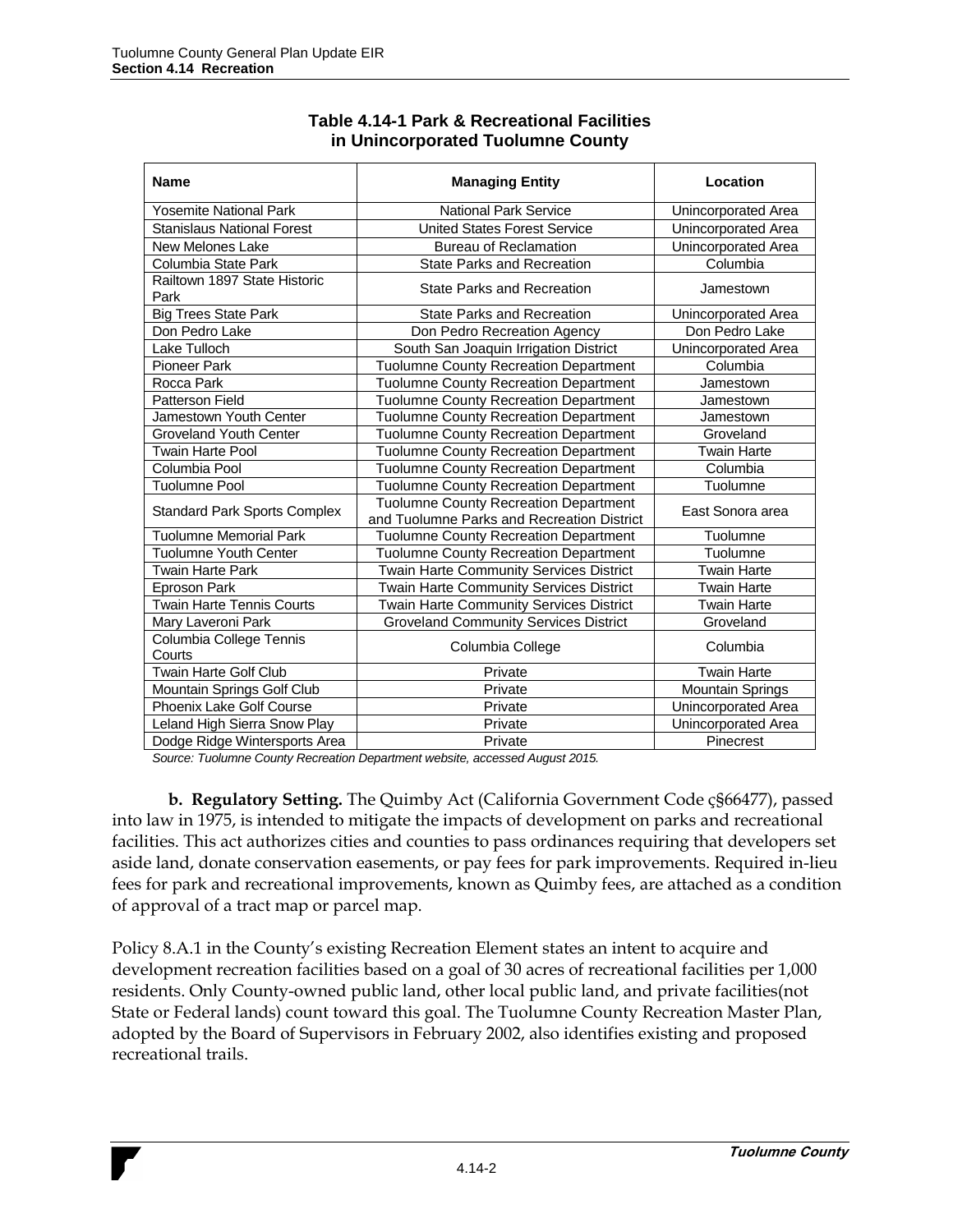## **4.14.2 Impact Analysis**

**a. Methodology and Significance Thresholds.** Impacts are significant if buildout under the General Plan Update causes the County to contain less than 30 acres of recreational facilities per 1,000 residents, per Policy 8.A.1 in the County's Recreation Element, or otherwise results in inconsistencies with the Quimby Act.

Additionally, in accordance with Appendix G of the State CEQA Guidelines, an impact is significant if physical changes that could be facilitated by buildout of the proposed General Plan would result in one or more of the following conditions:

- *The project would increase the use of existing neighborhood and regional parks or other recreational facilities such that substantial physical deterioration of the facility would occur or be accelerated; or*
- The project includes recreational facilities or requires the construction or expansion of recreational *facilities which might have an adverse physical effect on the environment.*
- **b. Project and Cumulative Impacts.**
- **Impact REC-1 Development facilitated by the General Plan Update would increase the County's population and exacerbate an existing shortage in recreational facilities. Although policies and implementation programs in the General Plan Update would contribute to the development of additional parkland, the supply would not be sufficient to meet the County's goal of 30 acres of recreational facilities per 1,000 residents. Impacts from the overuse and deterioration of existing park and recreational facilities would be Class I,** *significant and unavoidable.*

Based on the unincorporated County's current population of 49,458, and the goal of 30 acres of recreational facilities per 1,000 residents as written in Policy 8.A.1 of the Recreation Element, the County currently needs at least 1,484 acres of recreational facilities to meet existing demand from residents. As shown in Table 4.14-1, the unincorporated portion of Tuolumne County has several County-owned neighborhood parks, a sports complex, three youth centers, several public tennis courts and pools, and private golf courses and snow sport operations. Although these facilities partially meet public demand for recreation, they collectively fall short of the County's existing need based on population (Adam Paszkowski, personal communication, August 17, 2015). In practice, Federal and State parkland including Yosemite National Park, Stanislaus National Forest, Columbia State Park, and other parks and reservoirs, serve as major recreational amenities for residents of the unincorporated County. However, Federal and State parkland is not factored into attainment of the County's recreational acreage-to-population ratio.

As discussed in Section 4.12, *Population and Housing*, the Tuolumne County Transportation Council projects that the County's population will increase to 63,243 by the year 2040, which would exacerbate the existing deficit in recreational land unless additional recreational facilities are provided. This projected population would need 1,897 acres of recreational land to meet the County's standard. The implementation of goals, policies, and implementation programs in the General Plan Update would reduce the shortage in recreational land. For example, the updated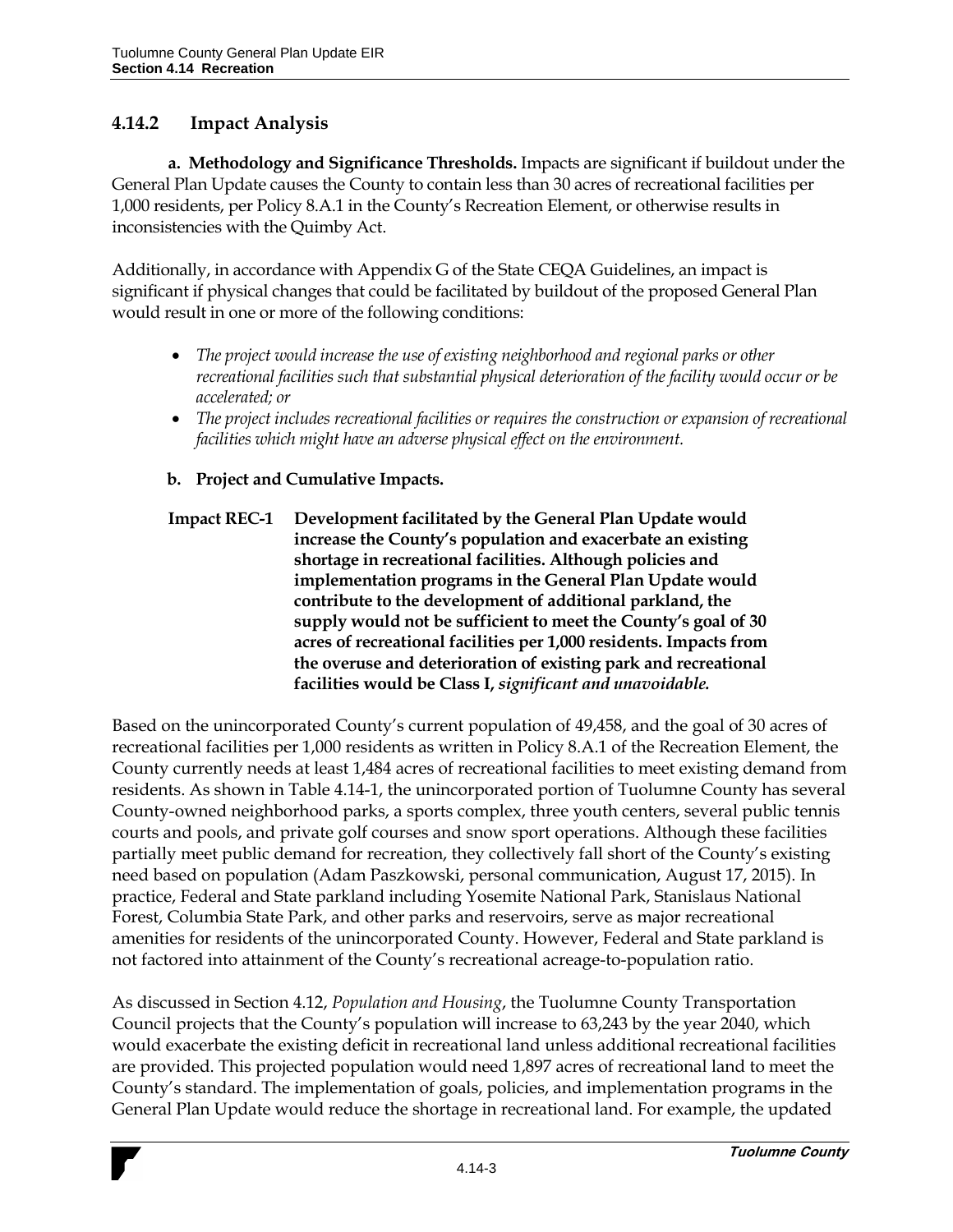Recreation Element includes the following policies and implementation measures to reduce impacts to parks and recreational facilities.

| Policy 8.A.1   | Acquire and develop recreation facilities to fulfill the County's projected<br>unmet need based on a goal of 30 acres of recreational facilities per 1,000<br>residents.                                                                                                                    |
|----------------|---------------------------------------------------------------------------------------------------------------------------------------------------------------------------------------------------------------------------------------------------------------------------------------------|
| Policy 8.A.2   | Update County population statistics and regularly solicit public input to<br>provide adequate amounts and types of new recreational facilities.                                                                                                                                             |
| Policy 8.A.3   | Maintain the amount of acreage devoted to the County of Tuolumne's<br>regional recreation facilities and provide for replacement of any such parkland<br>that may be eliminated.                                                                                                            |
| Policy 8.B.1   | Develop shared-use facilities, where feasible, with the County's school districts<br>and link school facilities, where feasible, into the County-wide trail system.                                                                                                                         |
| Policy 8.B.4   | Cooperate with the City of Sonora, public schools, recreation and park<br>districts, community services districts and other providers of recreational<br>facilities to provide a coordinated approach for the acquisition, construction<br>and maintenance of recreational facilities.      |
| Policy 8.C.1   | Identify existing public parks and recreational facilities on the land use<br>diagrams of the General Plan to facilitate planning compatible land uses near<br>these facilities, planning trails to link such facilities and identifying land for<br>new parks and recreational facilities. |
| Policy 8.D.1   | Address the location, amount of acreage for and design of new recreational<br>facilities in conjunction with approvals for new communities and community<br>plans.                                                                                                                          |
| Implementation |                                                                                                                                                                                                                                                                                             |
| Program 8.D.a  | Recreational Needs in New Communities and Community Plans. Address<br>recreational needs of new defined communities and community plans through<br>a recreation plan to be approved in conjunction with approvals for new<br>communities and community plans which includes the following:  |
|                | Recommendations for the amount of acreage needed to serve the<br>1.<br>population of the new community or within the community<br>plan's boundaries using a minimum standard of 5 acres/1,000<br>population.                                                                                |
|                | Recommendations for the locations and alternative locations for<br>2.<br>park sites within the boundaries based on projected acreage<br>needs.                                                                                                                                              |
|                | Appropriate zoning to facilitate future dedication/development of<br>3.<br><i>identified park sites.</i>                                                                                                                                                                                    |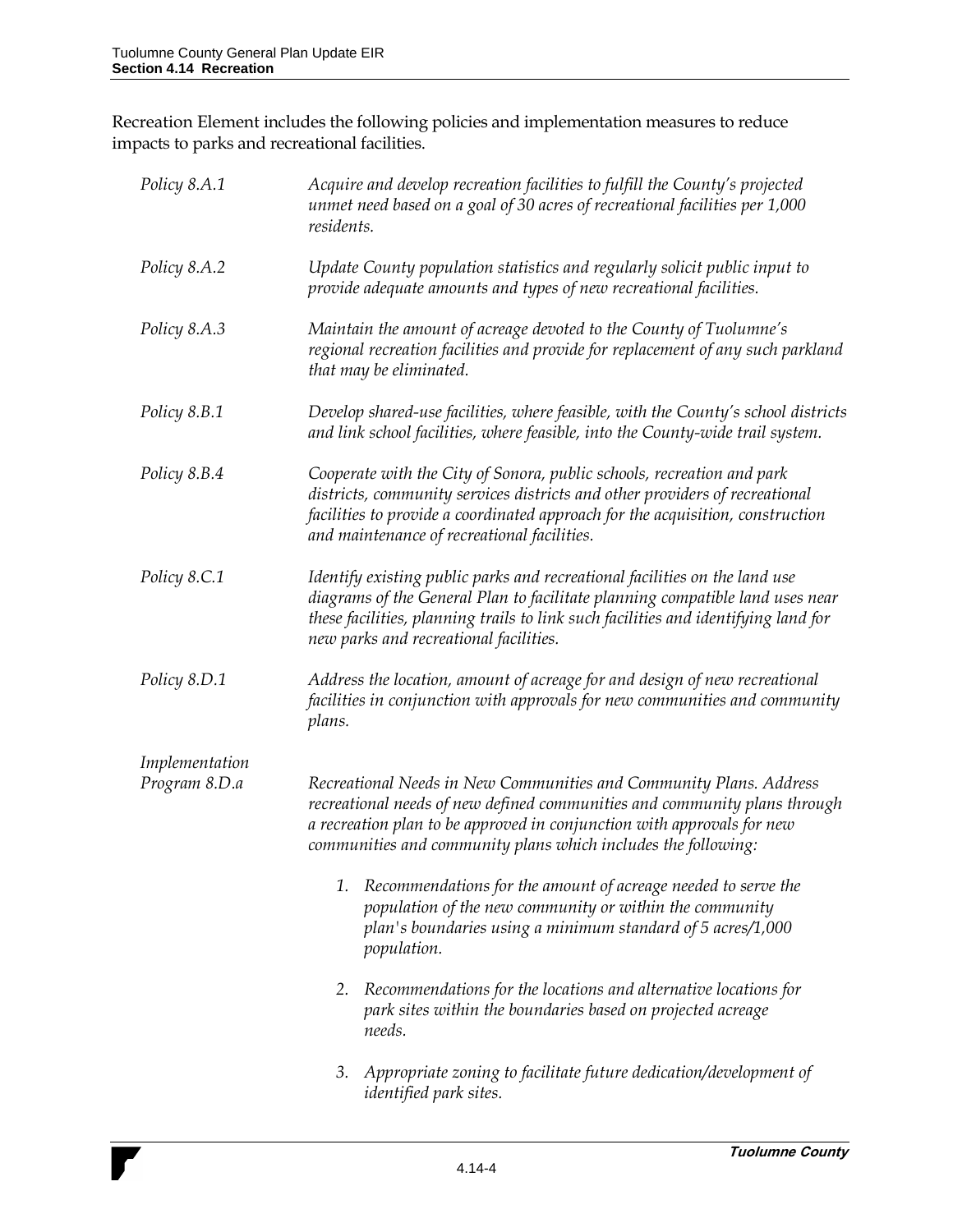|                                 | 4. Recommendations for maintaining proposed recreation facilities,<br>including maintenance districts.                                                                                                                                                                                                                                                                                           |  |
|---------------------------------|--------------------------------------------------------------------------------------------------------------------------------------------------------------------------------------------------------------------------------------------------------------------------------------------------------------------------------------------------------------------------------------------------|--|
|                                 | Identification of potential routes for trails to link new towns or<br>5.<br>communities into the County-wide trail system.                                                                                                                                                                                                                                                                       |  |
| Implementation<br>Program 8.D.b | Recreational Facilities for New Residential Development. Require new<br>residential development of five or more units to participate in the provision of<br>recreational facilities for their residents as follows:                                                                                                                                                                              |  |
|                                 | For multiple family housing developments, such as apartments,<br>a.<br>or mobilehome parks, recreational facilities shall be provided on<br>site.                                                                                                                                                                                                                                                |  |
|                                 | For residential subdivisions, the subdivider shall have the option<br>b.<br>to provide recreational facilities on site, pay an in-lieu recreation<br>fee or dedicate land for public recreational facilities in accordance<br>with Government Code Section 66477 et seq. Any such fees<br>collected may be used for the acquisition, construction and<br>maintenance of recreational facilities. |  |
| Implementation<br>Program 8.D.d | Recreational Facilities for New Commercial and Industrial Development.<br>Encourage the inclusion of recreational facilities, dedicated open space, and/or<br>trails within new commercial and industrial developments.                                                                                                                                                                          |  |
| Policy 8.E.3                    | Give preference to locating new recreational facilities in areas where high<br>levels of community support and interest are expressed.                                                                                                                                                                                                                                                           |  |
| Policy 8.E.5                    | Encourage the dedication and installation of multi-use non-motorized trails in<br>new development proposals. Provision of any such trails shall count toward<br>the required on-site recreational facilities pursuant to Government Code<br>Section 66477(1)(g).                                                                                                                                 |  |

The updated Water Resources Element includes the following goals, policies, and implementation measures to provide for recreational uses in flood zones, and public waterways:

| Goal 19.C     | Provide for recreational use in water resource areas.                                                                                                                                                                                                                                  |
|---------------|----------------------------------------------------------------------------------------------------------------------------------------------------------------------------------------------------------------------------------------------------------------------------------------|
| Policy 19.C.1 | Permit recreational uses in flood zones if it can be demonstrated that the<br>recreational use will not cause additional flooding or increase the potential for<br>flood damage.                                                                                                       |
| Policy 19.C.2 | Provide reasonable public access to public waterways, lakes and reservoirs in<br>compliance with State statutes while protecting private property rights and<br>maintaining the biological, scenic and historical integrity of these features and<br>lands adjacent to these features. |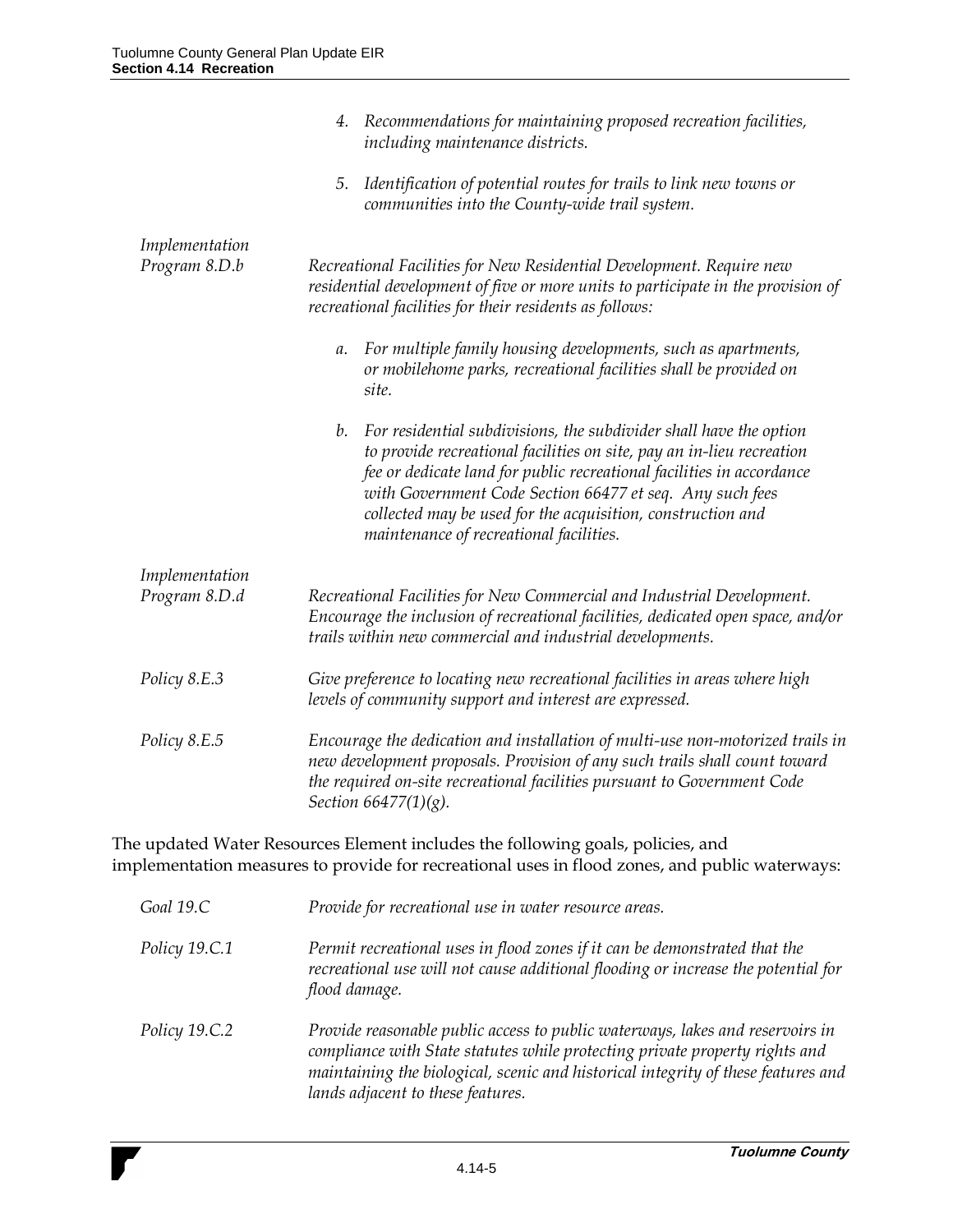| Develop a Program to Identify and Provide Access to Public Waterways.<br>Develop a program to identify public waterways, lakes and reservoirs that do<br>not already provide reasonable public access, but which are required to provide<br>such access pursuant to State statutes. The program should include provisions<br>for identifying which bodies of water require public access, identification of |
|-------------------------------------------------------------------------------------------------------------------------------------------------------------------------------------------------------------------------------------------------------------------------------------------------------------------------------------------------------------------------------------------------------------|
| reasonable access points to these water bodies and procedures for providing<br>such access.                                                                                                                                                                                                                                                                                                                 |
|                                                                                                                                                                                                                                                                                                                                                                                                             |

The updated Jamestown Community Plan includes the following policies to provide for recreational facilities:

| Policy 14.C.2 | Require new urban residential development to provide amenities such as<br>pedestrian walkways, bicycle paths, street lights, landscaping and recreational<br><i>facilities.</i>                                                                                                                                                           |
|---------------|-------------------------------------------------------------------------------------------------------------------------------------------------------------------------------------------------------------------------------------------------------------------------------------------------------------------------------------------|
| Policy 14.H.1 | Provide or promote the expansion of existing parks and recreational facilities<br>or the development of new such facilities with the Jamestown community of<br>varying size, function and location to provide recreational opportunities for<br>Tuolumne County's citizens as well as the residents of Jamestown.                         |
| Policy 14.H.2 | Encourage the development of the following passive and active recreational<br>facilities to benefit and to serve the entire Jamestown community:                                                                                                                                                                                          |
|               | Lighted tennis courts<br>Swimming pool<br>Lighted basketball courts<br>Playing fields - soccer, softball<br>Bicycling paths<br>Hiking trails<br>Picnic areas<br>Equipped children's play area<br>Youth center<br>Community/senior center<br>Library<br>٠<br>Western film set<br>Museum<br>Path of history and historic architecture walks |
| Policy 14.H4  | Require new residential development to provide recreational facilities for their<br>residents and/or the community of Jamestown.                                                                                                                                                                                                          |

The updated East Sonora Community Plan includes the following goals and policies to promote the development of recreational opportunities:

*Policy 16.C.5 Support the use of the Sierra Railroad grade for pedestrian and equestrian recreational use.*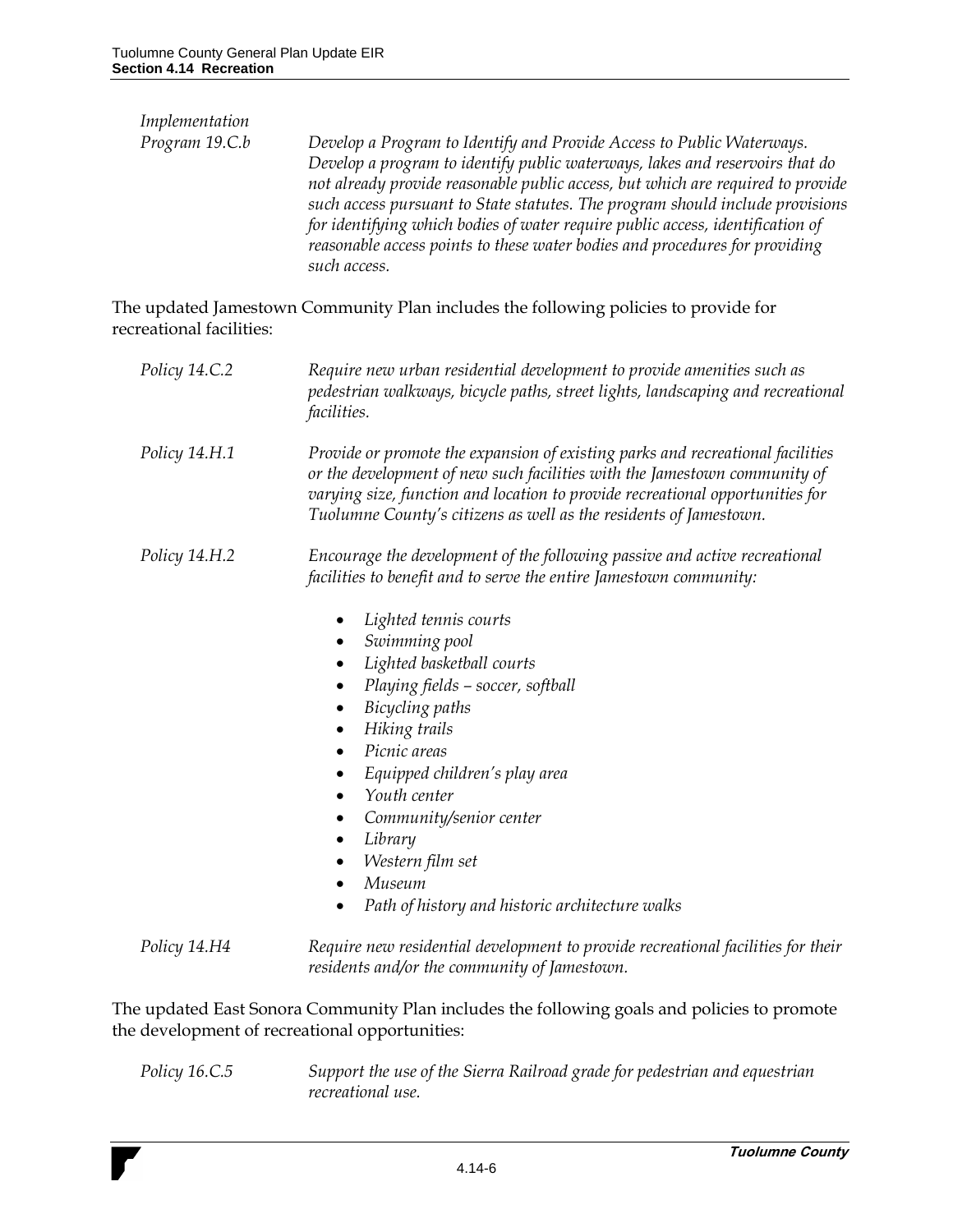*Goal 16.E Promote the development of community oriented recreational opportunities and facilitate pedestrian accessibility throughout East Sonora.*

The updated Tuolumne Community Plan includes the following policies for the development of recreational facilities:

| Policy 17.H.1 | Encourage the development of new passive and active recreational facilities to<br>benefit and serve the Tuolumne Planning Area.                                                          |
|---------------|------------------------------------------------------------------------------------------------------------------------------------------------------------------------------------------|
| Policy 17.H.2 | Require new residential development to provide recreational facilities for their<br>residents and/or the Tuolumne Planning Area.                                                         |
| Policy 17.H.3 | Facilitate trail use by encouraging the establishment of staging areas and<br>support facilities in strategic locations along adopted trail routes within the<br>Tuolumne Planning Area. |
| Policy 17.H.4 | Encourage recreational use of railroad grades, creeks and historic ditches as<br>trails.                                                                                                 |
| Policy 17.H.5 | Protect railroad grade corridors for future trail use.                                                                                                                                   |

In support of the County's goal to have 30 acres of recreational facilities per 1,000 residents, Implementation Measure 8.D.b would require that new residential developments with five or more units provide such facilities on-site, pay in-lieu fees under the Quimby Act, or dedicate land for public recreational facilities. However, the General Plan Update does not quantify the amount of facilities to be provided, and the Quimby Act limits the dedication of parkland or inlieu fees to the proportionate amount necessary to provide three acres of parkland per 1,000 residents, or five acres per 1,000 residents under exceptional circumstances. Therefore, recreational facilities or in-lieu fees from new developments under buildout of the General Plan Update would not fully offset increases in demand according to the County's goal of 30 acres per 1,000 residents. Moreover, the minimum standard for new communities of 5 acres of recreational facilities per 1,000 residents in Implementation Measure 8.D.a would be inconsistent with the County's goal of 30 acres per 1,000 residents. Without ensuring an adequate supply of parks and recreational lands, the General Plan Update could result in greater use of existing facilities such that substantial physical deterioration of these places could occur. Impacts would be potentially significant.

Mitigation Measures. Mitigation to ensure that the County attains its goal of 30 acres of recreational facilities per 1,000 residents is not feasible. California Government Code ç§66477(a)(2) prevents the County from raising its requirements for dedication of parkland or in-lieu fees to a level greater than that necessary to provide five acres per 1,000 residents. Although the County could provide additional parkland through grants and direct acquisition, the General Plan Update does not propose specific park and recreation projects to meet remaining public demand. It may not be feasible for the County to provide the bulk of parkland to meet its goal of 30 acres per 1,000 residents.

Significance after Mitigation. The County is not currently attaining its goal of 30 acres of parkland per 1,000 residents, and the General Plan Update would not necessarily resolve this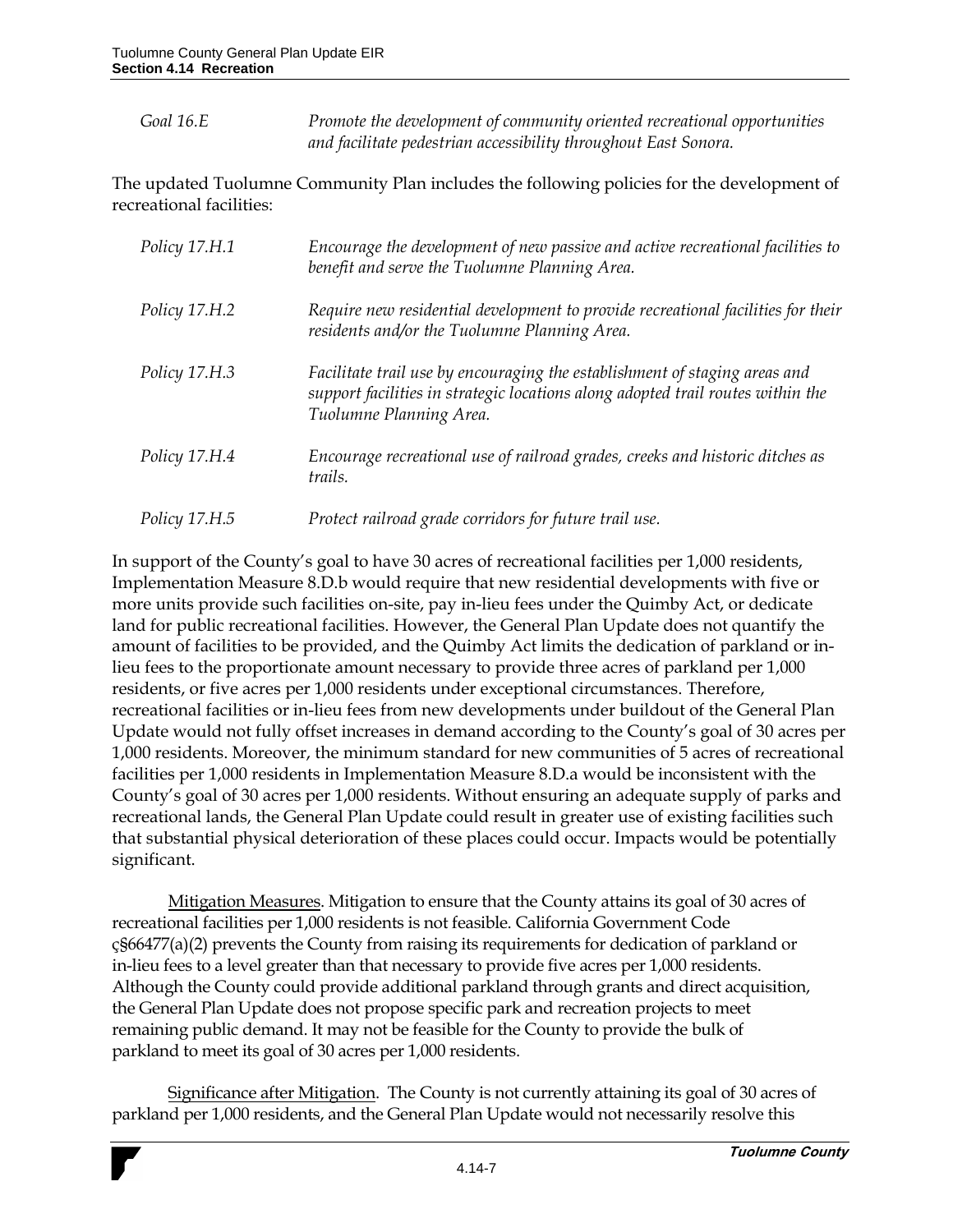shortfall. Furthermore, mitigation to ensure the attainment of the County's goal may not be feasible. Therefore, new development under the General Plan Update could result in overuse and deterioration of existing park and recreational facilities. Impacts would be significant and unavoidable.

**Impact REC-2 While the General Plan Update does not propose specific park and recreation improvements, it would support the creation of a regional park in East Sonora and recreational facilities to serve the Jamestown community. The implementation of these parks and recreation facilities and others associated with new residential developments could result in environmental impacts related to traffic, noise, and aesthetics on surrounding uses. From a programmatic perspective relative to the General Plan Update, this would be a Class III,** *less than significant***, impact.**

The General Plan Update does not propose specific park and recreation projects, but policies and implementation measures in the updated community plans would encourage the development of new recreational facilities. In the East Sonora Community Plan, Implementation Measure 16.E.g supports the expansion of Standard Park or the adjacent portion of the Peaceful Oak Estates development site to create a regional park. In the Jamestown Community Plan, Policy 14.H.2 encourages development of the following types of passive and active recreational facilities to serve the community:

- *Lighted tennis courts;*
- *Swimming pool;*
- *Lighted basketball courts;*
- *Playing fields – soccer, softball;*
- *Bicycling paths;*
- *Hiking trails;*
- *Picnic areas;*
- *Equipped children's play area;*
- *Youth center;*
- *Community/senior center;*
- *Library;*
- *Western film set;*
- *Museum; and*
- *Path of history and historic architecture walks.*

In addition, the General Plan Update would require that new residential development provide recreational facilities, pay in-lieu fees, or dedicate parkland.

This Program EIR evaluates the programmatic impacts of buildout of the General Plan Update, including the buildout of parks and recreation facilities. A project-specific analysis of the impacts associated with development of specific parks and recreational facilities is not currently possible because the specific timing, location and features of such projects are not known with certainty, and the assessment of corresponding impacts would be speculative. The construction of parks and recreation facilities within a residential area and/or near schools could potentially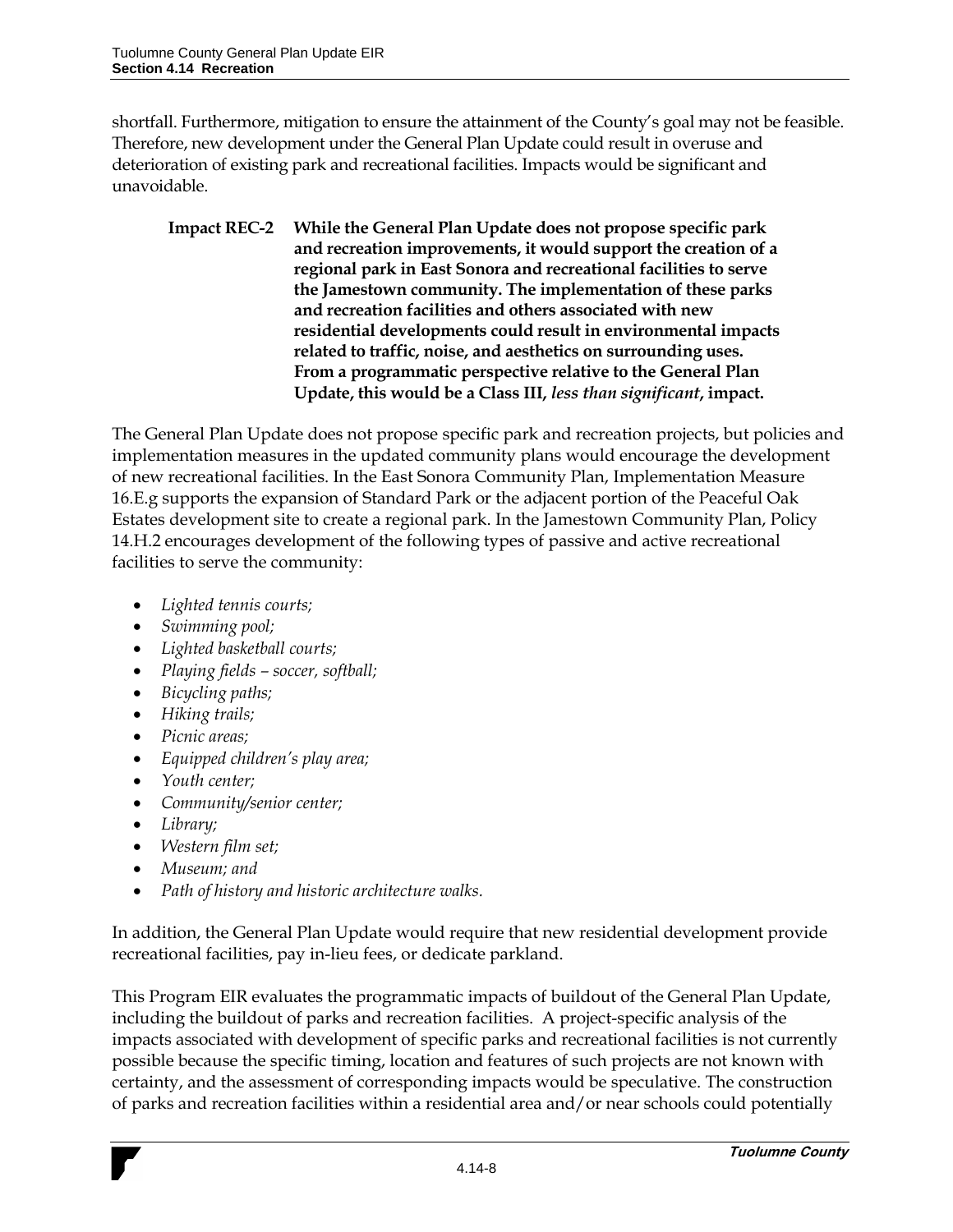result in significant impacts in the areas of traffic, noise, or visual impacts to existing sensitive receptors. In addition, construction in undeveloped areas could result in impacts to biological resources or unknown buried cultural resources. However, the CEQA environmental review process requires that such potential impacts be addressed, on a project-by-project basis, prior to construction of new facilities. Project-specific CEQA review of future facilities may identify future impacts depending on the location and the conditions in place at that future time, for which mitigation may be required if such impacts are found to be significant. In addition, the General Plan and Community Plan policies and implementation programs identified in Impact REC-1 would also reduce impacts for individual construction of new recreation facilities. At a programmatic level of analysis appropriate to the proposed General Plan Update, impacts would be less than significant.

Mitigation Measures. No mitigation measures are required in addition to proposed General Plan Update policies. See policies listed under Impact REC-1.

Significance After Mitigation. Impacts would be less than significant without mitigation.